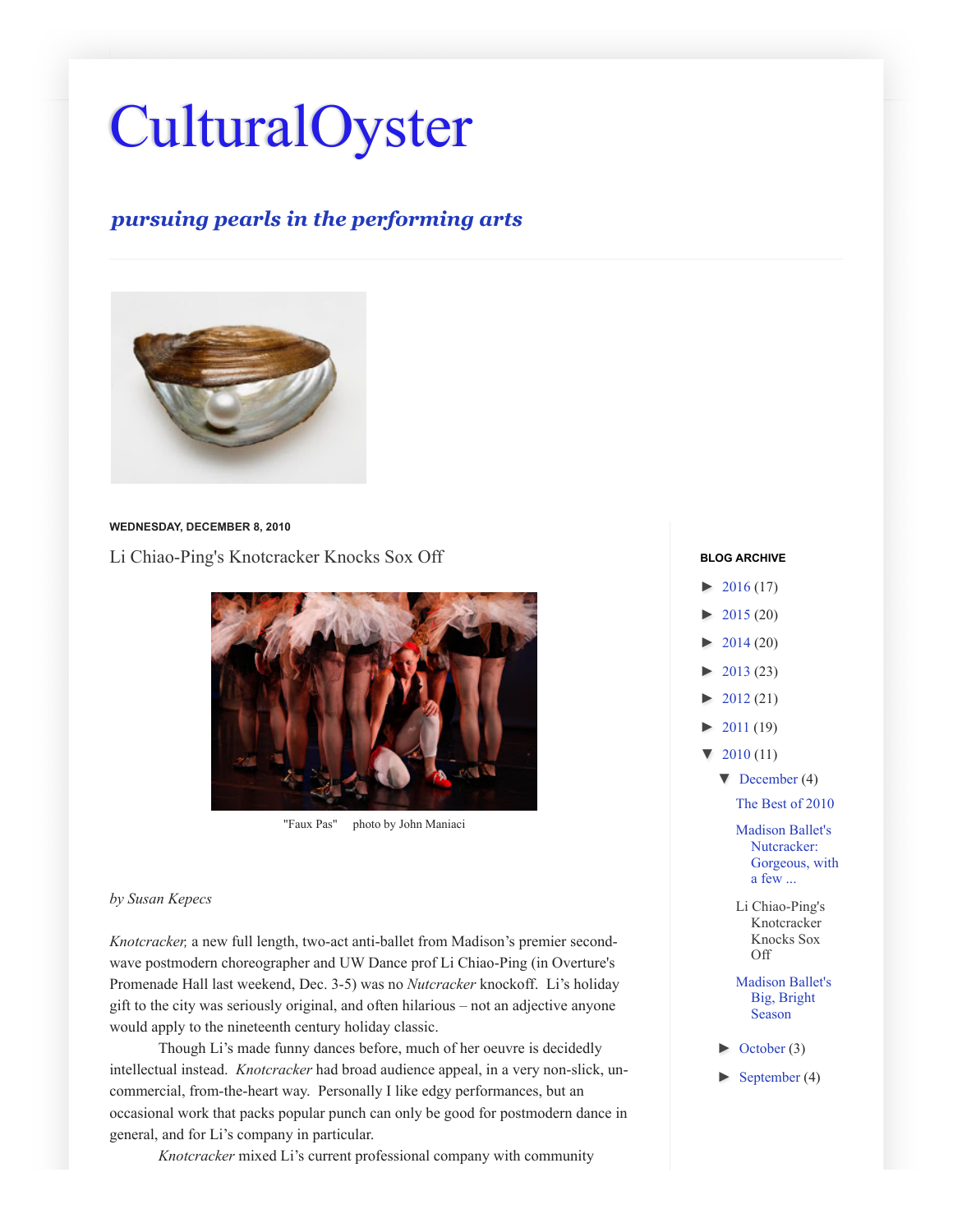dancers, including seniors and the physically differently abled, most of whom have been working with Li for years. The professional troupe isn't the strongest Li's had, since about half the dancers are new this season. But the choreography fit them fine, and the community group has never looked better. I was dismayed to find no notes about these brave non-pros in the program's dancers' biographies section.

For *Knotcracker*, Li took a cubist approach to a loose tale in which the protagonist, Little Miss Steps – a bit of a misfit in big red sneakers – is determined to dance. We see her at the beginning and end of the program as a little girl (Kenna Titus), though the main story revolves around a young adult (company member Liz Sexe) who ultimately triumphs over the trials and tribulations of the bunhead, Pilatestoned, conformist dance world.

Seventeen short dances revealed clever facets of both the heroine's story and the artificial chunks into which this thing we call dance is divided. The story's nonlinear arrangement was highlighted with a fragmented score mixing classical composers – Mozart, Prokofiev, Strauss – with klezmer, Indipop and contemporary electronica by local musicians Patrick Reinholz, Matan Rubenstein and Ben Willis.

Yes, there were several *Nutcracker* references. The most overt one opened the show. Li, as Mother Ginger, a staple character in *Nutcracker*'s Act II, rolled in regally on a high platform and released horde of small children – young Little Miss Steps' companions – from beneath her gigantic skirts. Slightly subtler was "Tangle," a sideways glance at the parents' cotillion from *Nut*'s Act I. The playful pairs piece for community and company performers, set to an infectious sound track by local klezmer band Yid Vicious, injected a soupçon of Chanukah into the lopsided sectarian season.

*Knotcracker,* in fact, knocked the art of ballet jokes out of the park. My favorite piece, "Faux Pas," was a tongue in cheek, anti-classical pas de six reminiscent of "Go," Li's brilliant 1995 *Swan Lake* in combat boots. In "Faux Pas," dancers in clunky laceup pointe shoes and wildly deconstructed tutus danced a mix of Li's unmistakable movement vocabulary and turned-in, knock kneed, flexed foot pique turns and penchee arabesques. Of course, "Faux Pas" was part of the story, so when Little Miss Steps tried to join the ballerinas they hissed at her and stomped offstage.

Divertissements are little dances – diversions, or amusements – that interrupt the narratives of traditional story ballets. In *Nutcracker*, the divertissements are balletic folkdances – Spanish, Chinese, Russian, Arabian – that break up Act II. The *Knotcracker* program listed three divertissements, and the very idea of deconstructing this formal but inconsequential element of classical ballet tickled my funnybone. No. 1, "Knot in Kansas," was a high energy, shake-fisted boogie featuring Michael Ziemet, one of Li's long-time community dancers. In "Lumen Beings" dancers moved in the dark with flashlights in understated homage to certain works by multimedia dance theater maven and UW alum Tim Glenn or his late mentor, Alwin Nikolais. No. 3, "Seeing I to I," performed by the company in black tutus and bright bodices, was built of quintessential Li-isms. But a fourth piece, "A World, A Part" – a looney-bin bit of fun in which Li's community dancers spoke in tongues to Matan Rubenstein's electronic score – fit the divertissement mold, too.

Ballet wasn't the only target for Li's sharp-eyed wit. In "eRacers" she set her sights on the Pilates craze, moving the storyline forward with a dance in which Little Miss Steps was rejected by a sorority of firm-up fanatics dressed identically in black pants and sunglasses, flaunting their pink and blue – eraser colored – Pilates mats.

Dances to utter absurdity – "A World, A Part," and "Aqueducks," in which "swimmers" in flapper-style bathing suits made Miss Steps smile by spouting real water as they mimed the crawl – filled the space between "eRacers" and the story's four-installment denouement. In the first of these, "Stamps of Approval" – a party of line and circle dances, full of spins, jumps and hand jives – Little Miss Steps finally cracked the knot, claiming her spot in the midst of the action. In "Miss Steps Misses